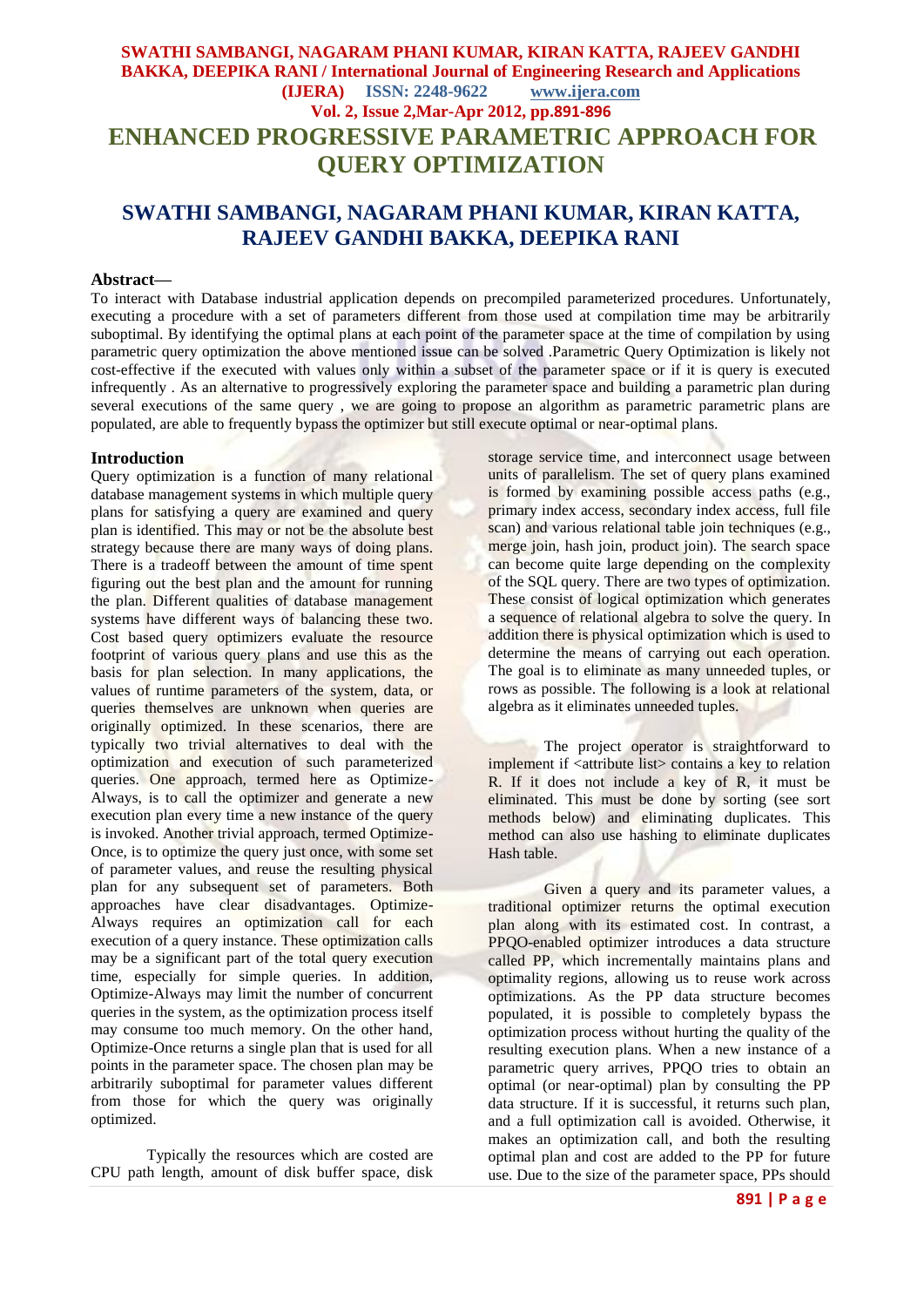## **SWATHI SAMBANGI, NAGARAM PHANI KUMAR, KIRAN KATTA, RAJEEV GANDHI BAKKA, DEEPIKA RANI / International Journal of Engineering Research and Applications (IJERA) ISSN: 2248-9622 www.ijera.com Vol. 2, Issue 2,Mar-Apr 2012, pp.891-896**

not be implemented as exact lookup caches of plans because there would be too many "cache misses." Also, due to the nonlinear and discontinuous nature of cost functions, PPs should not be implemented as nearest neighbor lookup structures as there will be no guarantee that the optimal plan of the nearest neighbor is optimal or close to optimal for the point in the parameter space.

# **Previous Work**

Before PPQO, processing parameterized queries was an all or nothing approach: either the optimizer explores all the parameter space and computes the full PQO solution (traditional PQO) or it relies on luck and uses the very first plan it gets for a query. PPQO is able to progressively construct information about the parametric space and approximate optimality regions, being able to bypass the optimizer up to 99 percent of the times, while still returning plans within 5 percent of the cost-optimal plan for 99 percent of the cases. Previous 3 techniques used are:

- 1. Adaptive Query Processing
- 2. Plan Reduction or Plan Diagram
- 3. Compilation Queries

#### 1. Adaptive Query Processing

It has been applied log running continuous query over data streams.There is no unifying comparison from one time bound another time bound.It can contains Large Body inter-related work communication process.It can provides the outdated statics representation.Some of the deisadvantages of using this kind of query processing are: It can provides some of the optimization errors.It can contains large data sets for executing the query processing environment.There is no prediction technique implementation.There is no environment change processing.

#### **2. Plan Reduction Or Plan Diagram**

It can contains more number of execution plans.Which execution plan can cover total space no one can identify.It can contains different types of patterns.Which pattern is the best scalability pattern no one can identified exactly. Some of the deisadvantages of using this kind of query processing are:It can contains redundancy patterns.It can contains more search space specification process.It can be identified as a NP hard problem.There is no fast estimators.

### 3. Compilation Queries

It can working based on query solution specification. Each and every query plan can takes how much execution time now can identify exactly. Which Query complier is the optimization query complier no one can identified specifically. Which path is best path no one can defined efficiently. Some of the disadvantages of using this kind of query processing are: Every Region maintains many number of query plans specification process. Some compilation of queries can takes more computation time specification process. It can contains optimal set solutions.

### **ARCHITECTURE OF QUERY PROCESSING**

The main idea of PPQO is to incrementally solve (or approximate) the solution to the PQO problem as successive query execution calls are submitted to the DBMS. Fig. 1 shows a high-level architecture of our approach.





Given a query and its parameter values, a traditional optimizer returns the optimal execution plan along with its estimated cost  $((1)$  and  $(2)$  in the figure). In contrast, a PPQO-enabled optimizer introduces a data structure called PP, which incrementally maintains plans and optimality regions, allowing us to reuse work across optimizations. As the PP data structure becomes populated, it is possible to completely bypass the optimization process without hurting the quality of the resulting execution plans. When a new instance of a parametric query arrives ((3) in Fig. 1), PPQO tries to obtain an optimal (or near-optimal) plan by consulting the PP data structure. If it is successful, it returns such plan, and a full optimization call is avoided ((4) in Fig. 1). Otherwise, it makes an optimization call  $(5)$  in Fig. 1), and both the resulting optimal plan and cost are added to the PP for future use  $((6)$  in Fig. 1).

Due to the size of the parameter space, PPs should not be implemented as exact lookup caches of plans because there would be too many "cache misses." Also, due to the nonlinear and discontinuous nature of cost functions, PPs should not be implemented as nearest neighbour lookup structures as there will be no guarantee that the optimal plan of the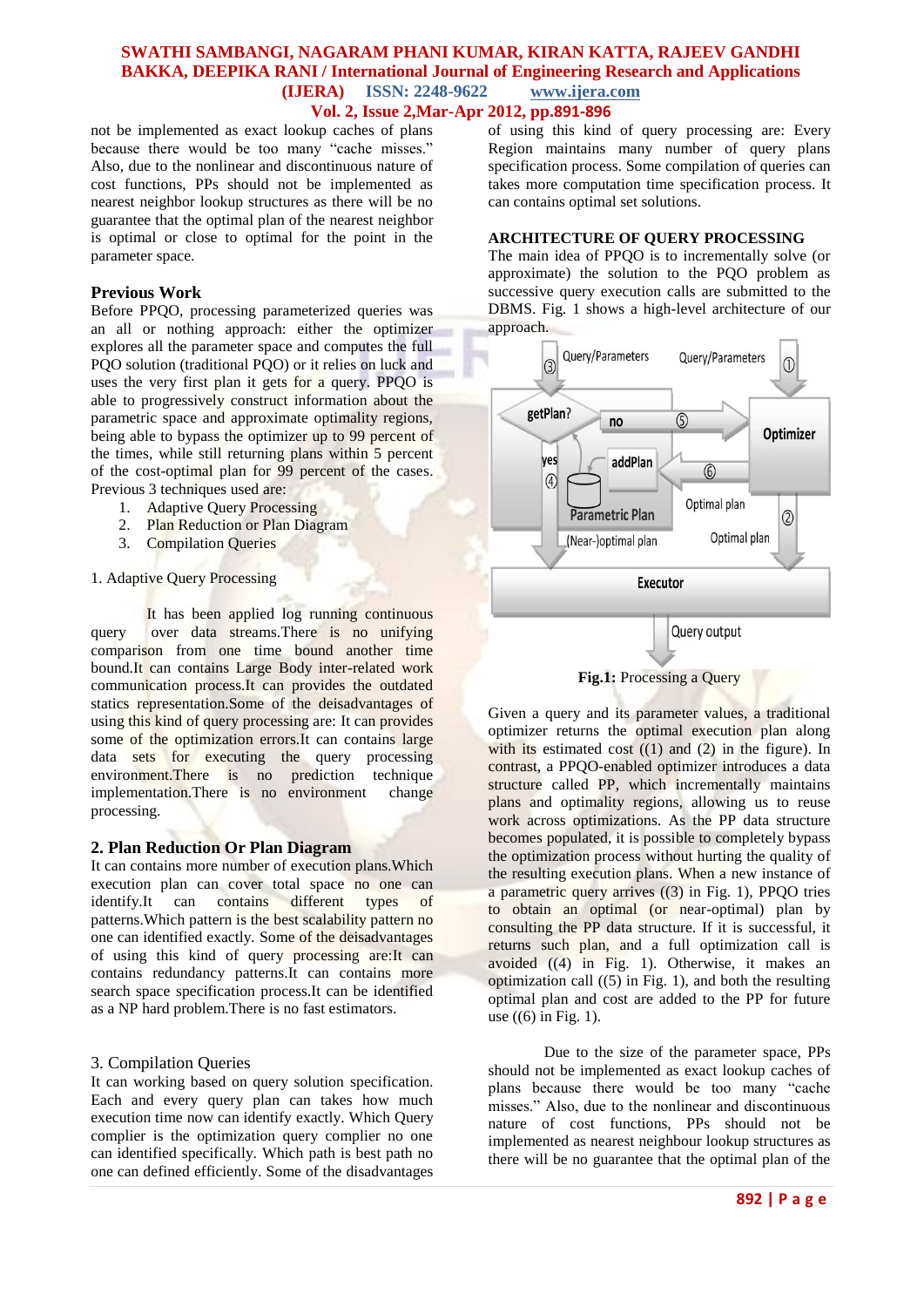## **SWATHI SAMBANGI, NAGARAM PHANI KUMAR, KIRAN KATTA, RAJEEV GANDHI BAKKA, DEEPIKA RANI / International Journal of Engineering Research and Applications (IJERA) ISSN: 2248-9622 www.ijera.com Vol. 2, Issue 2,Mar-Apr 2012, pp.891-896**

nearest neighbour is optimal or close to optimal for the point in the parameter space being considered.

A parametric query Q is a text representation of a relational query with placeholders for m parameters  $vpt = (v1...vm)$ . Vector vpt is called a Value Point. Examples of parameter values are system parameters (e.g., available memory) and querydependant parameters (e.g., constants in parametric predicates). Using vpt directly to model the parameter space and characterize regions of optimality for plans is in general difficult To address this problem, a transformation function Ω is used, which is optimizer specific and transforms Value Points into Cost Points. A Cost Point is a vector  $cpt = (c1....cn)$ , where each ci is a cost parameter with an ordered domain. A well known implementation of  $\Omega$  is transforming parametric predicate values into the corresponding predicate selectivities.

For instance, consider predicate age  $\langle$  \$X\$, with parameter \$X\$. Function  $\Omega$  would then map a specific constant c for \$X\$ into the selectivity of the nonparametric predicate age  $\langle c \rangle$ . Let p be some execution plan that evaluates query Q for a given vpt. The cost function of  $p$ , denoted  $p(cpt)$ , takes a Cost Point cpt as an input and returns the cost of evaluating plan p under cpt. For every legal value of the parameters, there is some plan that is optimal. Given a parametric query Q, the maximum parametric set of plans (MPSP) is the set of plans, each of which is optimal for some point in the n-dimensional cost-based parameter space. The region of optimality for plan p, denoted  $r(p)$ , is defined as

 $r(p)=\{(t1......t n) | p \text{ is optimal at } (c1 = t1; ...; cn =$  $(n)$ }

Finally, a parametric optimal set of plans (POSP) is a minimal subset of MPSP that includes at least one optimal plan for each point in the parameter space. Cost parameters are estimated during query optimization from value parameters and from information in the database catalog. Physical characteristics that affect the cost of plans do not depend on query parameters, such as the average tuple size or the cost of a random I/O, are considered physical constants instead of cost parameters. A crucial cost parameter that is used during optimization is the estimated number of tuples in (intermediate) relations processed by the query plan: most query plans have cost formulas that are monotonic in the number of tuples processed by the query.

# **Implementation**

The current application is implemented on an Insurance management System. In that system for each and every query execution, these optimization techniques are called and the queries are implemented. The functional requirements which we are going to propose in this paper are as follows:

- 
- 1. The Query cost should be minimal.<br>2. The Query has to consume The Query has to consume minimum recourses like CPU cycles, memory etc.
- 3. The Optimizer has to be implemented for query optimization.
- 4. Query Optimization should be done with PPQO.

The proposed Modules in this paper are:

- > Parametric Query Representation
- Parameter Transformation Function
- **Parametric Plan Interface**
- Bounded PPQO implementation
- $\triangleright$  Efficient implementation of get plan

#### **Parametric Query Representation**

A parametric query Q is a text representation of a relational query with placeholders for m parameters  $vpt = (v1; \ldots; vm)$ .

 Vector vpt is called a Value Point. Examples of parameter values are system parameters (e.g., available memory) and query-dependant parameters (e.g., constants in parametric predicates). We focus on query-dependant parameters since they cover the most common scenarios.

#### **Parameter Transformation Function**

Recall that a value parameter refers to an input value of the parametric SQL query to execute. On the other hand, a cost parameter is an input parameter in the formulas used by the optimizer to estimate the cost of a query plan. Cost parameters are estimated during query optimization from value parameters and from information in the database catalog.

#### **Parametric Plan Interface**

We component of PPQO by describing its two main operations:

Add Plan Q; cpt; p; cP. This operation registers that plan p, with estimated cost c, is optimal for query Q at Cost Point cpt.

**Get Plan Q; cptÞ**. This operation returns the plan that should be used for query Q and cost values cpt or returns null if no plan is considered good enough for Q. Now give an operational description of the PP

```
Optimize-Always implements PP
addPlan(inputs: Query Q, CostPoint cpt,
```

```
Plan p, Cost cost)
```
return; // does nothing

getPlan(inputs: Query Q, CostPoint cpt; outputs: Plan p) return null; Fig : Optimize always implementation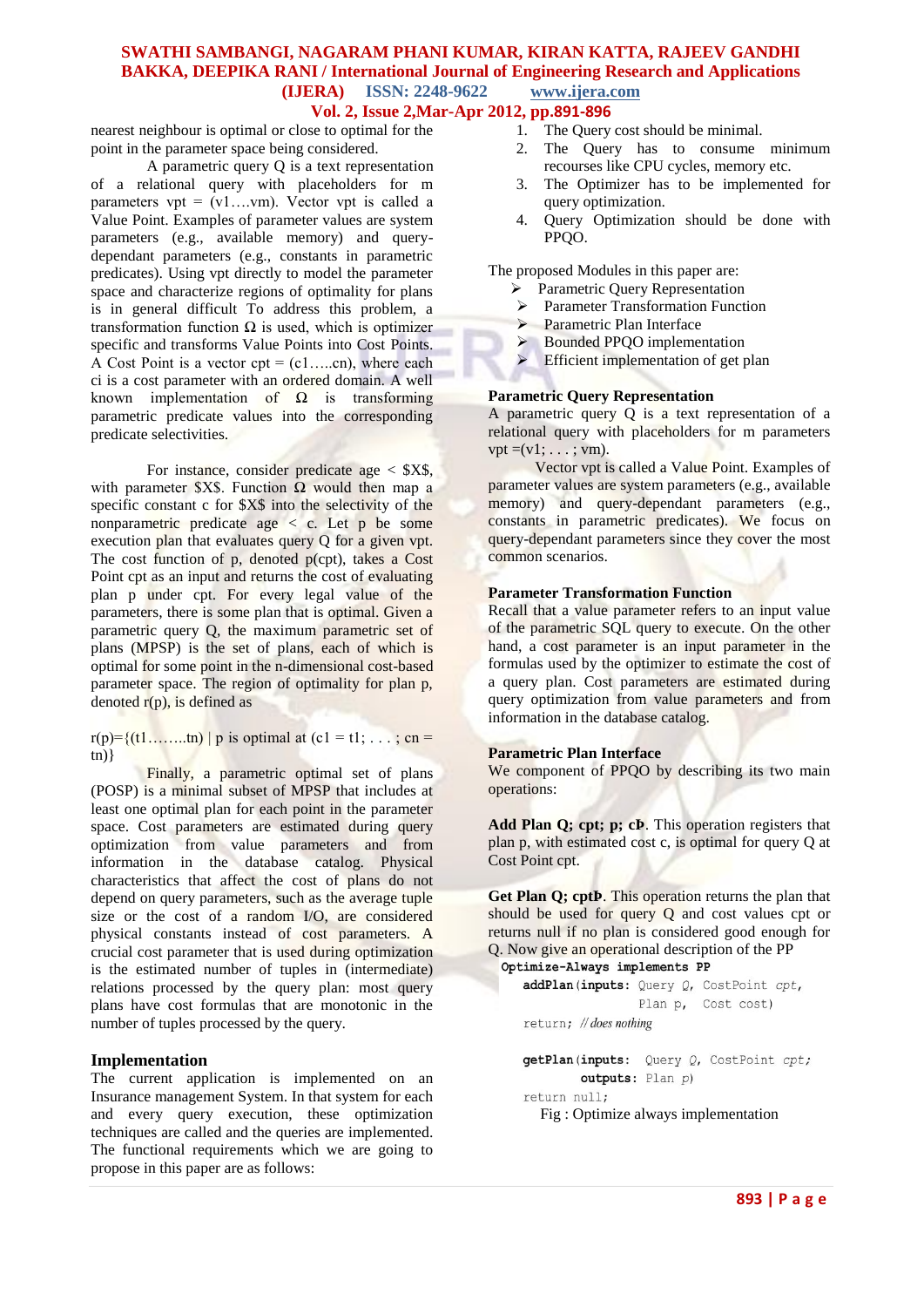# **SWATHI SAMBANGI, NAGARAM PHANI KUMAR, KIRAN KATTA, RAJEEV GANDHI BAKKA, DEEPIKA RANI / International Journal of Engineering Research and Applications (IJERA) ISSN: 2248-9622 www.ijera.com**

**Vol. 2, Issue 2,Mar-Apr 2012, pp.891-896**

Optimize-Once implements PP private Plan  $p = null$ ;

> addPlan(inputs: Query Q, CostPoint cpt, Plan plan, Cost cost) if (p ==  $null$ ) p =  $plan$ ; //saves first plan

getPlan(inputs: Query Q, Cost-Point cpt; outputs: Plan plan) return p: // returns first plan Fig : Optimize once implementation

# **Bounded PPQO implementation**

 The intuition for the Bounded-PPQO implementation is given as follows: Consider a parametric query with two parameters. If plans pi and pj are optimal in some Cost Points cpti and cptj, which delimit a box.

addPlan (inputs: Ouery O, CostPoint cpt, Plan p, Cost cost) { 01 List  $T_0 \leftarrow$  qetList(0); // Gets the list of triples for O 02 if  $(T_0 == null)$ 

// If no list, create one  $T_0$  = new List();  $03$ 

04  $T_0$ . insert (cpt, p, cost); // Inserts triple in cost order

05 setList( $0, T_0$ ); } // adds/replaces TO into catalog Fig : Bounded's addplan Implementation

getPlan(inputs: Query Q, Cost-Point cpt; outputs: Plan plan)

01 List  $T_0 \leftarrow$  qetList(Q); //gets list of triples for Q

02 for each (t1, t2) in  $T_0$  //look any pair of triples

 $\mathbb{R}$ if (t1.cost st2.cost st1.cost \* M+A and

 $t1.cpt$   $s$  cpt  $s$   $t2.cpt$ )

 $04$ return t1.p;

05 return null:

Fig : Bounded's Getplan implementation

# **Efficient implementation of get plan**

The naive implementation of get Plan in enumerates all pairs of tuples, that were introduced by add Plan and tests if any pair bounds cpt. If some pair (ti; tj) bounds cpt, then plan pj can be returned as the answer to get Plan.

 The complexity of this procedure is clearly quadratic in the size of TQ. To avoid the enumeration of all of pairs of triples that have to be checked, we apply an optimization that allows us to choose a single pair of triples (t1; t2) to be checked.<br> **getPlan** (inputs: Query  $Q$ , Cost-Point cpt;

# outputs: Plan plan)

- 01 List  $T_0 \leftarrow \text{qetList}(0)$ ;  $\frac{1}{2}$  gets list of triples for O
- 02 if  $(T<sub>0</sub> == null)$  return null;
- 03 Triple *last=null*; // last triple of TO &pt
- 04 for Triple  $t$  in  $T_0$  $\frac{1}{\ln \cosh \theta}$
- 05 if  $(t.\text{cpt} \equiv \text{cpt})$  return  $t.p$ ; // exact match
- else if  $(t.\text{cpt} \text{ (} \text{cpt} \text{ ))}$  // keep track of last triple of TQ  $\pmb{\text{tp}}$ 06
- 07  $last = t$ ;
- 08 if  $(t.\text{cpt} \gt \text{cpt})$ // first triple of TO»cpt
- 09 if  $$last == null$  return null;$
- 10 if  $(last.c \leq t.c \leq last.c * M+A)$
- return t.p; 11
	- Fig : Effecient Getplan Implementation

# **RESULTS**



**Fig :** Login Page of PPQO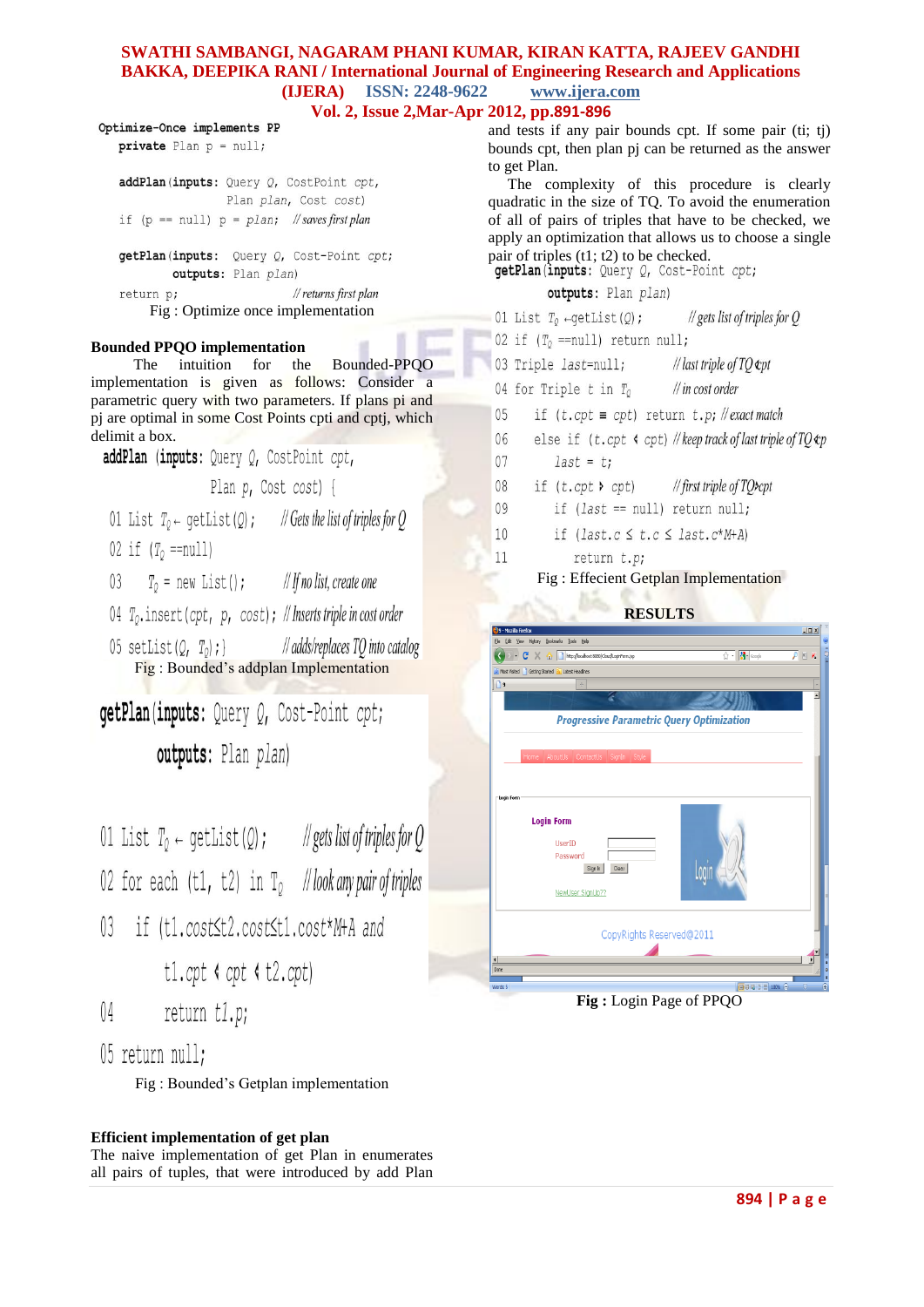# **SWATHI SAMBANGI, NAGARAM PHANI KUMAR, KIRAN KATTA, RAJEEV GANDHI BAKKA, DEEPIKA RANI / International Journal of Engineering Research and Applications (IJERA) ISSN: 2248-9622 www.ijera.com**

**Vol. 2, Issue 2,Mar-Apr 2012, pp.891-896**

| <b>Mouth Firefox</b><br>ER Yen Hyber Bioleraha Josh this                 |                        |                                              |         |                            |                                           |           | AIBIX |
|--------------------------------------------------------------------------|------------------------|----------------------------------------------|---------|----------------------------|-------------------------------------------|-----------|-------|
| c<br>$X(\alpha)$                                                         |                        | T Thes: (focal not 6000/Doughlevelopmakings) |         |                            |                                           | ☆ · 图 imp | 天田大   |
| d. Must Visted   Centry Stated<br>http://localboot.itd/Viewitterratction | <b>Latest Headbles</b> |                                              |         |                            |                                           |           |       |
|                                                                          |                        |                                              |         |                            |                                           |           | ٠     |
|                                                                          |                        |                                              |         |                            |                                           |           |       |
|                                                                          |                        |                                              |         |                            | Progressive Parametric Query Optimization |           |       |
| <b>Outmournata</b><br>Home                                               | <b>Mentalists</b>      | <b><i>Boxwelly</i></b>                       | Lingmut |                            |                                           |           |       |
|                                                                          |                        |                                              |         | View All Customers Details |                                           |           |       |
|                                                                          | FantNam                | LawNage                                      | Dal     |                            | Forest                                    | Userlange |       |
|                                                                          | king                   | 14x                                          |         |                            | 11-01-1980 9966552255 king@gmal.com       |           |       |
|                                                                          | TRIN                   | $M_{\rm f}$                                  |         |                            | 11-01-1986 9955441100 rami@gmal.com       |           |       |
|                                                                          | <b><i>Uluser</i></b>   | $34$                                         |         |                            | 15-01-1987 9988774411 user@gmal.com       |           |       |
|                                                                          |                        |                                              |         |                            |                                           |           |       |







**Fig :** user's optimization data

# **Conclusion**

PPQO is also amenable to be implemented in a complex commercial database system as it requires no changes in the optimization or execution processes. In fact, PPQO prototype ran outside the DBMS server. However, it is important to note that the function can be implemented by simply manipulating in memory histograms, which is a negligible fraction of optimization time and would not have resulted in any noticeable difference in our experimental evaluation. PPQO was evaluated in a variety of settings, with queries joining up to eight tables, with multiple sub queries, up to four parameters, and in plan spaces with close to 400 different optimal plans.

## **References**

- [1] S. Ganguly, "Design and Analysis of Parametric Query Optimization Algorithms," Proc. 24th Int'l Conf. Very Large Data Bases (VLDB), 1998.
- [2] A. Ghosh, J. Parikh, V.S. Sengar, and J.R. Haritsa, "Plan Selection Based on Query Clustering," Proc. 28th Int'l Conf. Very Large Data Bases (VLDB), 2002.
- [3] G. Graefe and K. Ward, "Dynamic Query Evaluation Plans," Proc. ACM SIGMOD, 1989.
- [4] A. Hulgeri and S. Sudarshan, "Parametric Query Optimization for Linear and Piecewise Linear Cost Functions," Proc. 28th Int'l Conf.Very Large Data Bases (VLDB),2002.
- [5] A. Hulgeri and S. Sudarshan, "AniPQO: Almost Non-Intrusive Parametric Query Optimization for Nonlinear Cost Functions," Proc. 28th Int'l Conf. Very Large Data Bases (VLDB), 2003.
- [6] Y.E. Ioannidis, R.T. Ng, K. Shim, and T.K. Sellis, "Parametric Query Optimization," Proc. 18th Int'l Conf. Very Large Data Bases (VLDB), 1992.
- [7] Microsoft Corp., "Plan Forcing Scenario: Create a Plan Guide That Uses a USE PLAN Query Hint," SQL Server 2005 Books Online, 2005.
- [8] V.G.V. Prasad, "Parametric Query Optimization: A Geometric Approach," MSc thesis, IIT, Kampur, 1999.
- [9] S.V.U. Maheswara Rao, "Parametric Query Optimization: A Non-Geometric Approach,' master's thesis, IIT, Kampur, 1999.
- [10] N. Reddy and J.R. Haritsa, "Analyzing Plan Diagrams of Database Query Optimizers," Proc. 31st Int'l Conf. Very Large Data Bases(VLDB), 2005.

# **AUTHORS LIST:**



**IN SWATHI SAMBANGI** received her ¥ Bachelor's Degree in Information Technology in GMR Institute of Technology Affiliated to JNTU Kakinada and pursuing Masters of Technology in Software Engineering in Gokul Institute of Technology and Sciences affiliated to JNTU Kakinada. She is presently working as Assistant